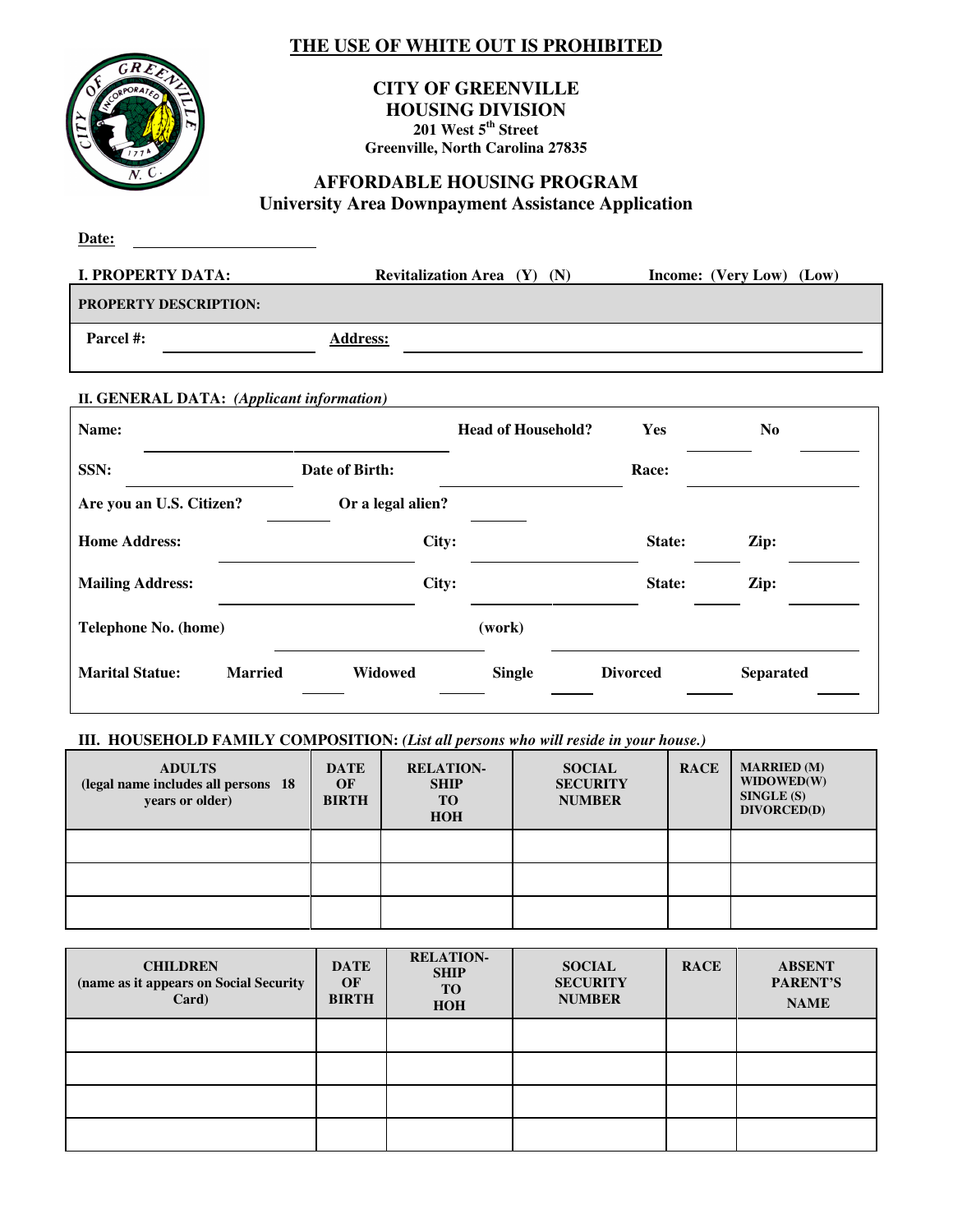#### **IV. EMPLOYMENT INFORMATION:** *If NOT employed, please indicate.*

| <b>HEAD OF HOUSEHOLD:</b> | <b>SPOUSE / COHABITANT:</b> |
|---------------------------|-----------------------------|
| <b>Employer Name</b>      | <b>Employer Name</b>        |
| Address                   | Address                     |
|                           |                             |
|                           |                             |
| Phone No.                 | Phone No.                   |
| Occupation                | Occupation                  |
| Length of                 | Length of                   |
| Employment                | Employment                  |
|                           |                             |

#### **V. MONTHLY INCOME:** *You must disclose all income***.**

|                                    | <b>HEAD of HOUSEHOLD</b> | SPOUSE/COHABITANT       | <b>OTHER</b> |
|------------------------------------|--------------------------|-------------------------|--------------|
| Employment (Incl. OT, etc)         | \$                       | \$                      |              |
| Social Security                    |                          |                         |              |
| V.A.                               |                          |                         |              |
| Pension                            |                          |                         |              |
| Gross Income Real Estate           |                          |                         |              |
| Welfare                            |                          | J.                      |              |
| Income from others                 |                          |                         |              |
| Child Support                      |                          |                         |              |
| Other Source                       |                          |                         |              |
| Total                              | (A)                      | \$<br>(B)               | (C)          |
|                                    |                          |                         | ς            |
| <b>GRAND TOTAL INCOME (A+B+C):</b> | \$                       | $X 12$ (months) =<br>\$ | (D)          |

**VI. ASSETS:** *You must provide documentation supporting balances of all accounts.* (2 months of current bank/Investment statements, etc.)

| <b>ASSET TYPE</b>            | <b>ACCOUNT# LOCATION</b> |                                     | <b>BALANCE</b> (A) | <b>PROJECTED</b><br>INCOME(B) |     |
|------------------------------|--------------------------|-------------------------------------|--------------------|-------------------------------|-----|
| Saving Account               |                          |                                     |                    |                               |     |
| Checking Account             |                          |                                     |                    |                               |     |
| 401 (K) / Pension            |                          |                                     |                    |                               |     |
| <b>Marketable Securities</b> |                          |                                     |                    |                               |     |
| Property                     |                          |                                     |                    |                               |     |
| Other                        |                          |                                     |                    |                               |     |
| <b>TOTAL</b>                 |                          | PROJECTED ANNUAL INCOME FROM ASSETS |                    |                               | (B) |

#### **VII. INCOME SUMMARY:**

| <b>Income: Employment/Other</b> |  | Section V. Total from (D)<br>T3. |  |                                    |  |
|---------------------------------|--|----------------------------------|--|------------------------------------|--|
| <b>Income from Assets</b>       |  | Section VI. Total from (B)       |  |                                    |  |
| <b>Total Annual Income</b>      |  | $\%$                             |  | <b>Percentage of Median Income</b> |  |

### **VIII. TOTAL INCOME FROM PREVIOUS YEAR:**

| <b>HEAD OF HOUSEHOLD</b>                                            | <b>SPOUSE</b> | <b>OTHER</b> |  |
|---------------------------------------------------------------------|---------------|--------------|--|
|                                                                     |               |              |  |
| (Please circle appropriate income level (Very Low or Low on page 1) |               |              |  |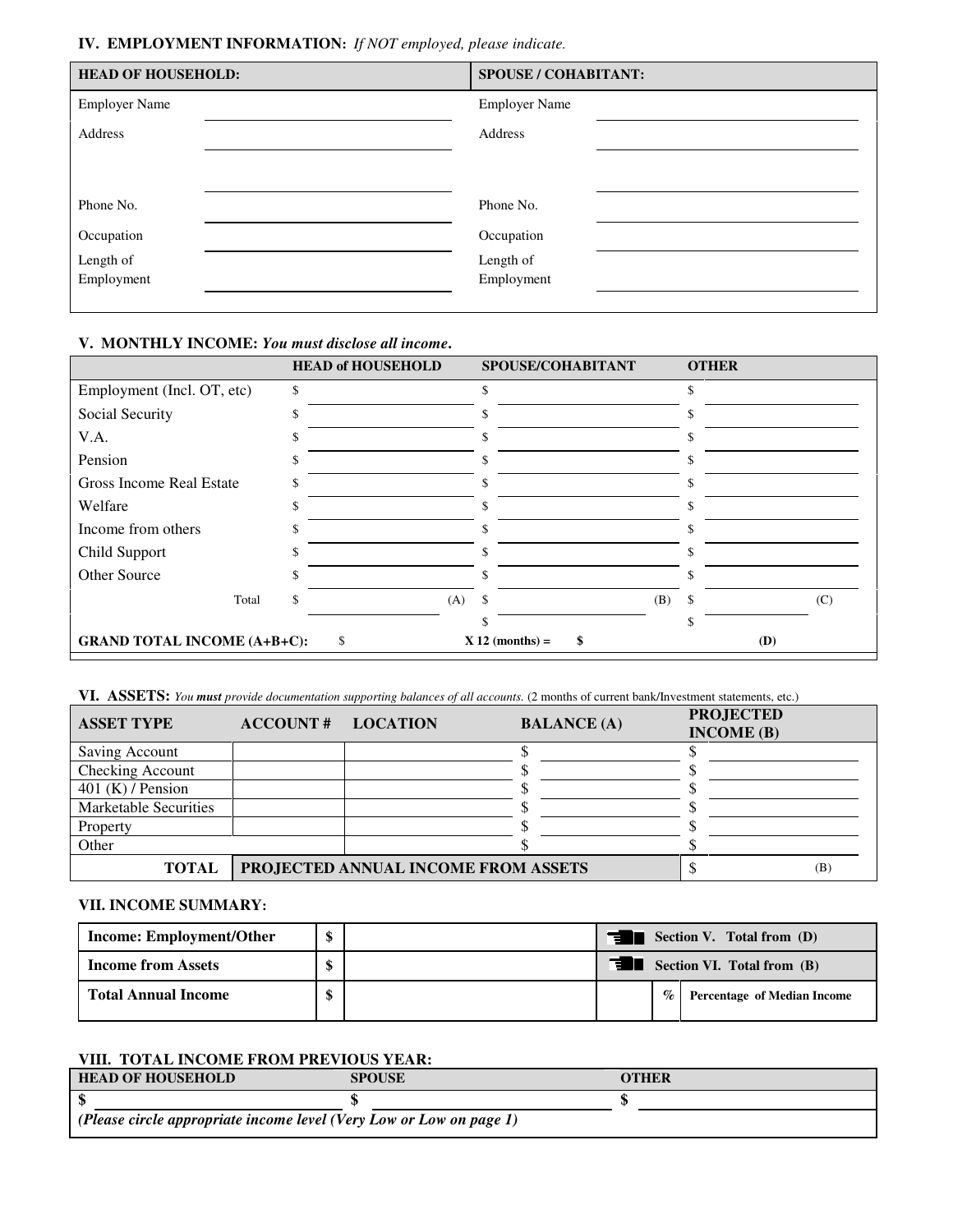### **AFFORDABLE HOUSING PROGRAM Downpayment Assistance Application Deferred Loan**

I / We certify that the above information is true to the best of my / our knowledge. I / We further authorize the City of Greenville or its agent to make all inquiries deemed necessary to verify all information provided on this application and related material. The undersigned also authorizes the City of Greenville or it's agent to answer questions and inquiries from others seeking credit experience information about the applicants.

By signing this application, I / We certify that the property shall be My / Our principle residence.

| Applicant's Signature | Date |
|-----------------------|------|
|-----------------------|------|

Co-Applicant's Signature Date